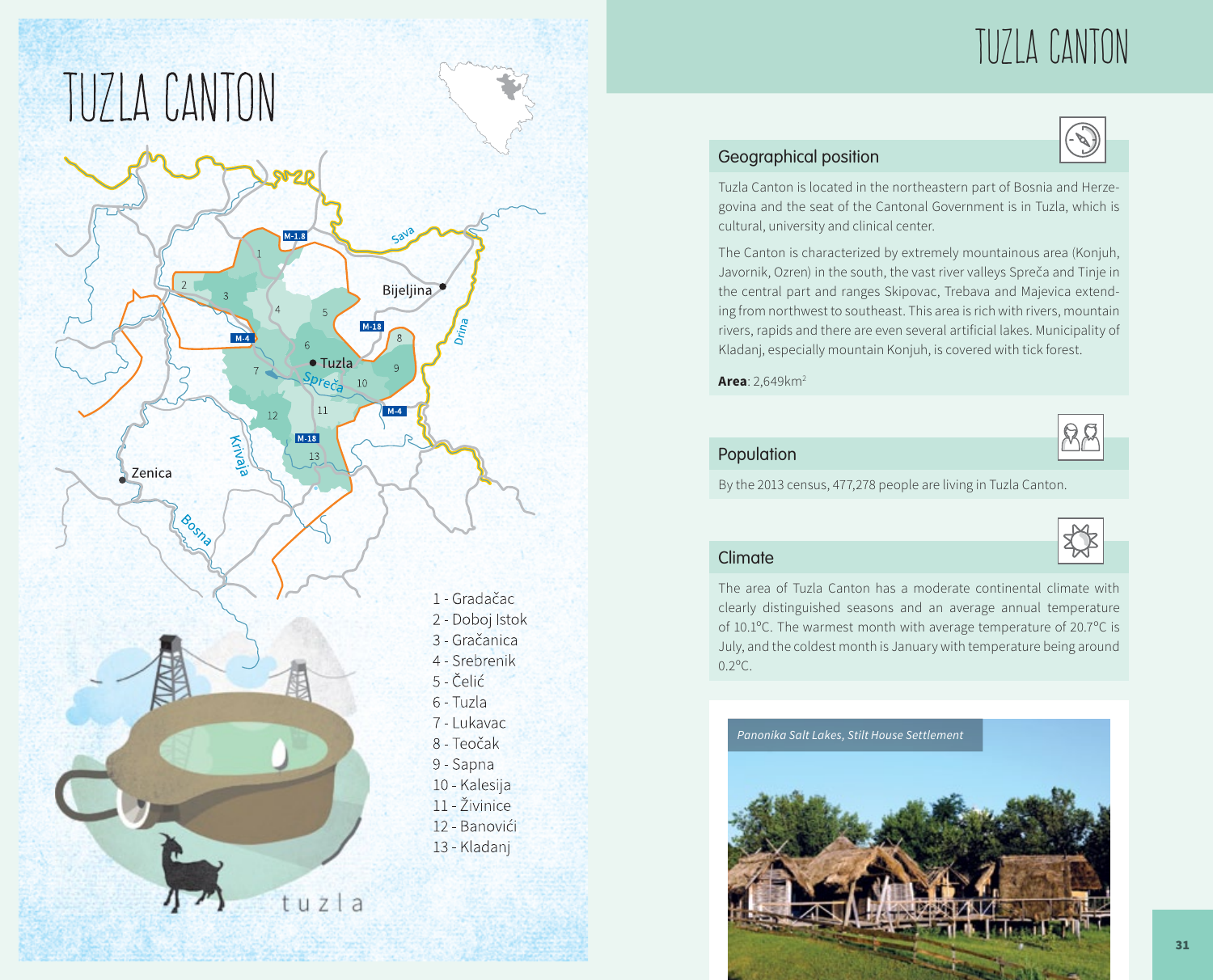鬝

## Accommodation Tuzla

There are several hotels an motels in Tuzla, even one 5-star hotel, President, and 4-star hotel Mellain. In most of the smaller towns in the Canton there is one or even two motels and hotels that can be used if in need of accommodation.

# Getting there



### **By air**

Tuzla International Airport was under the control of the SFOR from 1996 till 2006. Low-cost Hungarian airline Wizz Air started using Tuzla International Airport in 2011 and in June 2015 it became its base. This resulted in the increase of destinations you can travel from Tuzla to 16 including Basel, Berlin, Bratislava, Frankfurt, London and Stockholm and the number of weekly take-offs rose to 45.



The quickest route from Sarajevo to Tuzla is by M-18 road. It is being upgraded at the moment and the newest addition to it is the Karaula Tunnel, which has shortened the trip by 3km and made it much easier to travel.

Tuzla's bus station is one of the busiest in the country with 11 bus lines arriving from Sarajevo every day. Aside from the local buses, buses from Tuzla drive to Austria, Belgium, Croatia, Germany, Serbia, Slovenia, Sweden and Switzerland.



Tourism Association *of Tuzla Canton: www.tourism-tk.ba*

# **By rail**

There is a railway station in Tuzla, but at the moment only other station connected with it is Doboj, with trains scheduled twice a day.



Tuzla is one of the oldest settlements in Europe with continuity of living as proven by the remains of the stilt houses from Neolithic times. The first written mention of Tuzla dates back to 950 AD when it was mentioned as a city by its Roman name Salines – meaning salt city. Tuzla got the name we know it after when it became part of the Ottoman Empire in 1463. They renamed the town after the Turkish word *tuz*, which, once more, means salt.



# Panonika salt lakes

Panonika salt lakes are artificial lakes in Tuzla located in the city center on the site of the former "salt wells." In the complex there is, also, a reconstruction of stilt house settlement from the Neolithic period. Panonika lakes represent unique examples of salt lakes in Europe, and have healing properties due to the content of salt and other minerals in the water.





**Films shot here**: **THE PARTISAN'S ESCA-DRILLE** (1979), Hajrudin Krvavac; **AN EPISODE IN THE LIFE OF AN IRON PICKER** (2013), Danis Tanović; **THOUSAND**  (2015), Nenad Đurić.